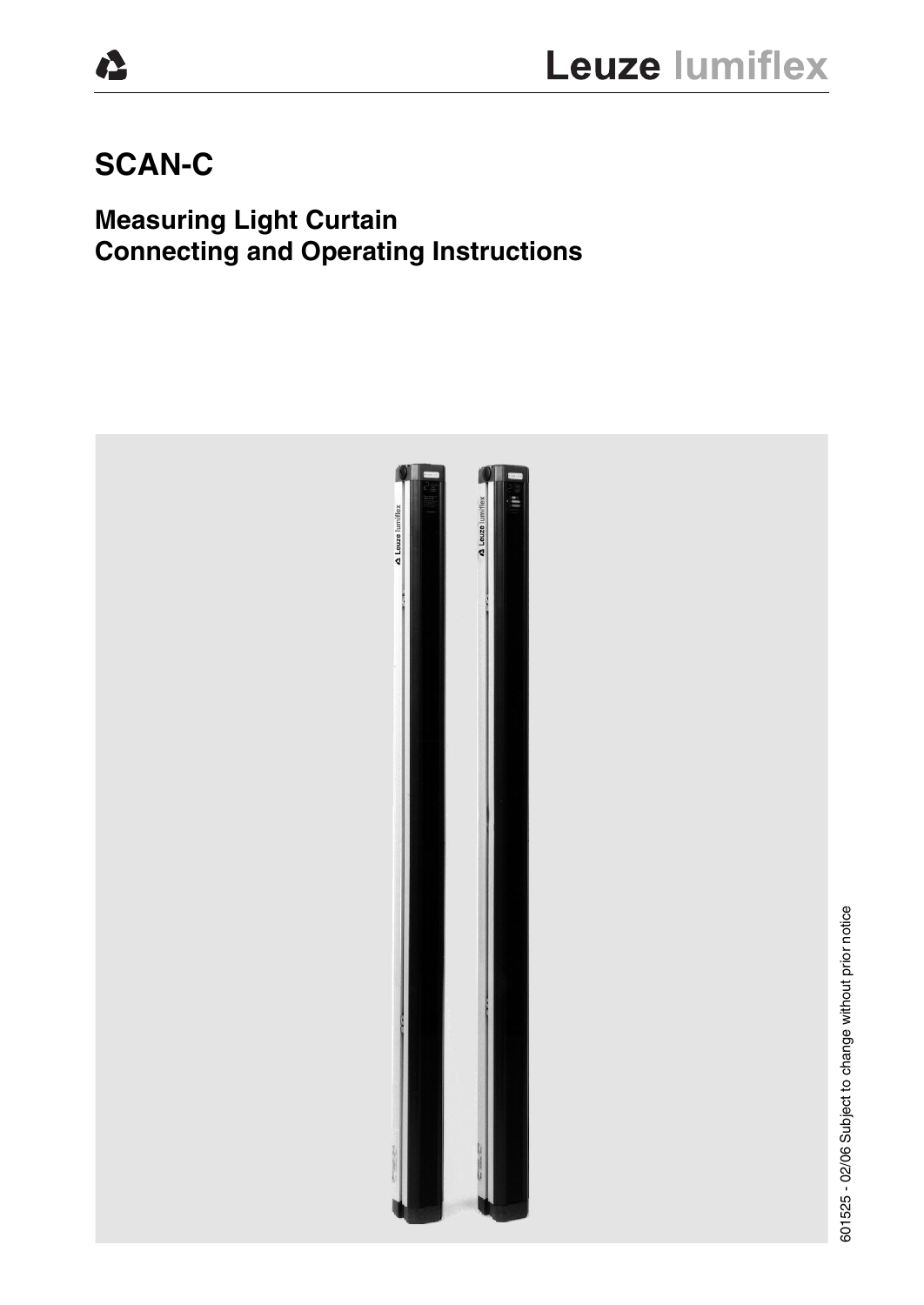### **Notes on using these connection and operating instructions**



This manual contains information regarding the proper and effective use of SCAN-C measuring light curtains. It is included in the scope of delivery.

Safety precautions and warnings are designated by the symbol  $\bigwedge$ .

**Leuze lumiflex GmbH + Co. KG is not liable for damage resulting from improper use of its equipment. Familiarity with these instructions constitutes part of the knowledge required for proper use.**

© Reprint and reproduction, in whole or in part, only with the explicit permission of

Leuze lumiflex GmbH + Co. KG Liebigstraße 4 D-82256 Fürstenfeldbruck Tel. +49 8141 5350-0 Fax +49 8141 5350-190 E-Mail: lumiflex@leuze.com http://www.leuze.de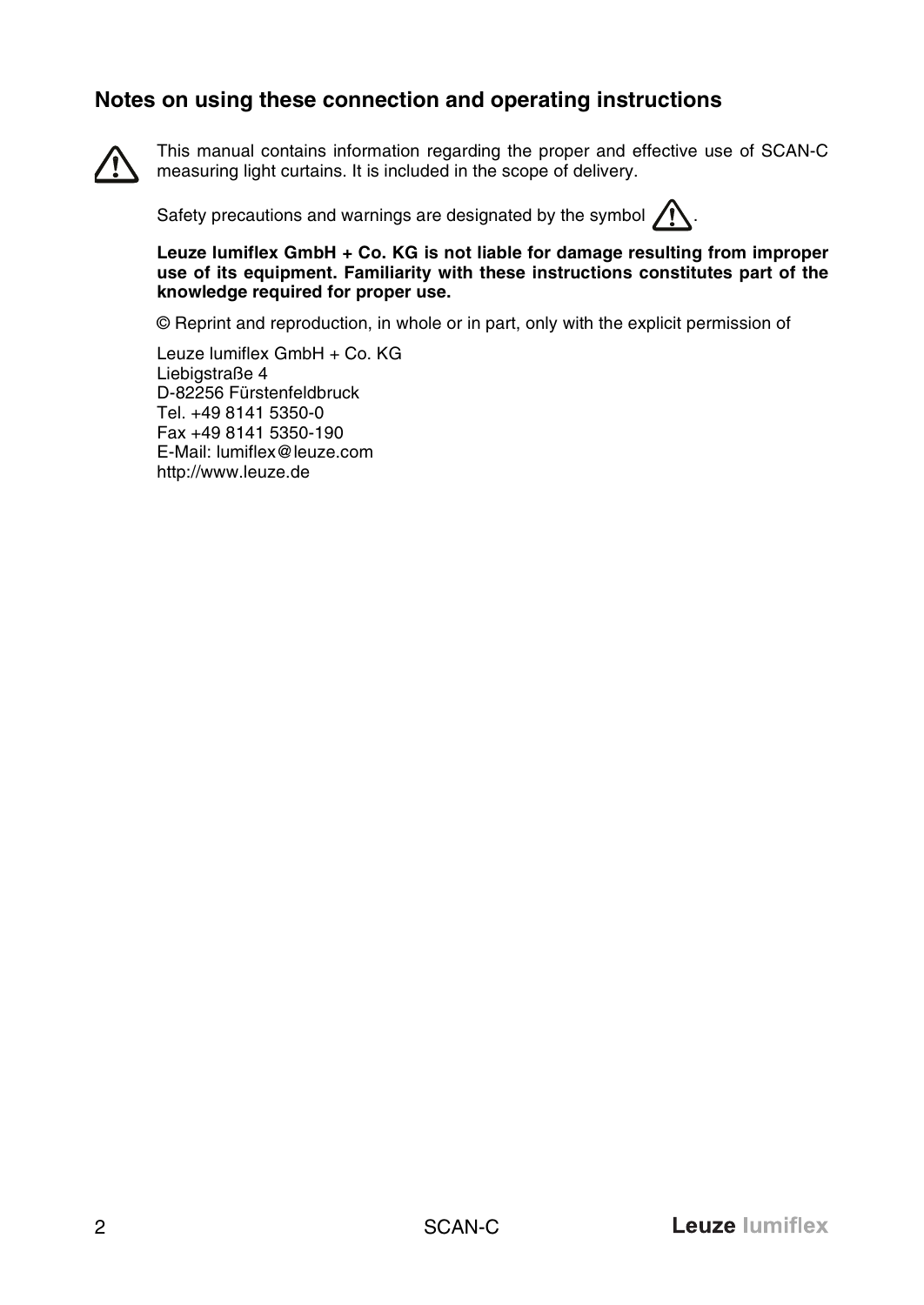# **Table of Contents**

| 1              |                                        | System Overview and Range of Applications <b>Constructs</b> 2001 Constructs 2004 of Applications 2004 and 2006 System Overview 2006                                                                                                                                                                                                                                                                                                                                      |  |
|----------------|----------------------------------------|--------------------------------------------------------------------------------------------------------------------------------------------------------------------------------------------------------------------------------------------------------------------------------------------------------------------------------------------------------------------------------------------------------------------------------------------------------------------------|--|
|                | 1.1<br>12                              |                                                                                                                                                                                                                                                                                                                                                                                                                                                                          |  |
| $\overline{2}$ |                                        |                                                                                                                                                                                                                                                                                                                                                                                                                                                                          |  |
| 3              |                                        |                                                                                                                                                                                                                                                                                                                                                                                                                                                                          |  |
|                | 3.1<br>3.2<br>3.3<br>3.4<br>3.5<br>3.6 | Display Elements (all contains and all contains and all contains a contact the contact term and a contact term of $7$<br>RS 485 Data Interface (all contains and contained all contains and contained all contains a set of the RS 485 Data Internal D                                                                                                                                                                                                                   |  |
| 4              |                                        |                                                                                                                                                                                                                                                                                                                                                                                                                                                                          |  |
| 5              |                                        | Electrical Installation (and according to the control of the control of the control of the control of the control of the control of the control of the control of the control of the control of the control of the control of                                                                                                                                                                                                                                            |  |
|                | 5.1<br>5.2                             |                                                                                                                                                                                                                                                                                                                                                                                                                                                                          |  |
| 6              |                                        |                                                                                                                                                                                                                                                                                                                                                                                                                                                                          |  |
| 7              |                                        |                                                                                                                                                                                                                                                                                                                                                                                                                                                                          |  |
| 8              |                                        |                                                                                                                                                                                                                                                                                                                                                                                                                                                                          |  |
| 9              | 9.1<br>9.2                             | Selection and Ordering Information (etc.) [17] Selection and Ordering Information (etc.) [17] Selection and Ordering Information                                                                                                                                                                                                                                                                                                                                         |  |
| 10             |                                        | <b>Declaration of Confirmity</b> ( <i>b)</i> ( <i>b)</i> ( <i>b</i> ) ( <i>b</i> ) ( <i>b</i> ) ( <i>b</i> ) ( <i>b</i> ) ( <i>b</i> ) ( <i>b</i> ) ( <i>b</i> ) ( <i>b</i> ) ( <i>b</i> ) ( <i>b</i> ) ( <i>b</i> ) ( <i>b</i> ) ( <i>b</i> ) ( <i>b</i> ) ( <i>b</i> ) ( <i>b</i> ) ( <i>b</i> ) ( <i>b</i> ) ( <i>b</i> ) ( <i>b</i> ) ( <i>b</i> ) ( <i>b</i> ) ( <i>b</i> ) ( <i>b</i> ) ( <i>b</i> ) ( <i>b</i> ) ( <i>b</i> ) ( <i>b</i> ) ( <i>b</i> ) ( <i></i> |  |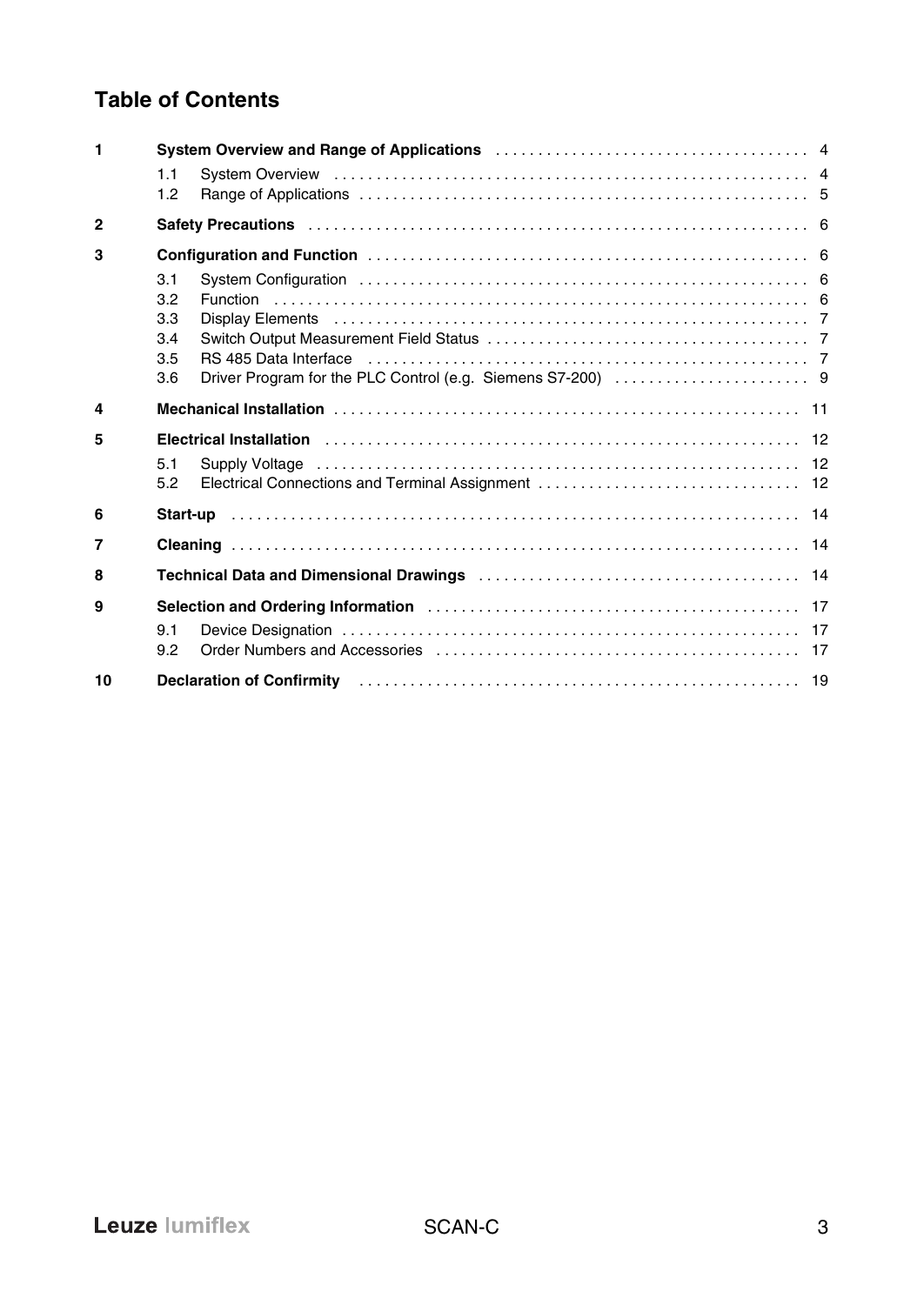# <span id="page-3-0"></span>**1 System Overview and Range of Applications**

#### <span id="page-3-1"></span>**1.1 System Overview**

SCAN-C light curtains consist of a transmitter and a receiver. Like a light barrier, they work with modulated infrared light and stand out due to the following features:

- Measurement field up to 6 m wide, from 300 to 2100 mm high
- 10 mm beam distance
- Can be connected directly to an PLC control (such as the Siemens S7-200)
- PNP switch output for measurement field status free/occupied
- Simple connection due to M12 connector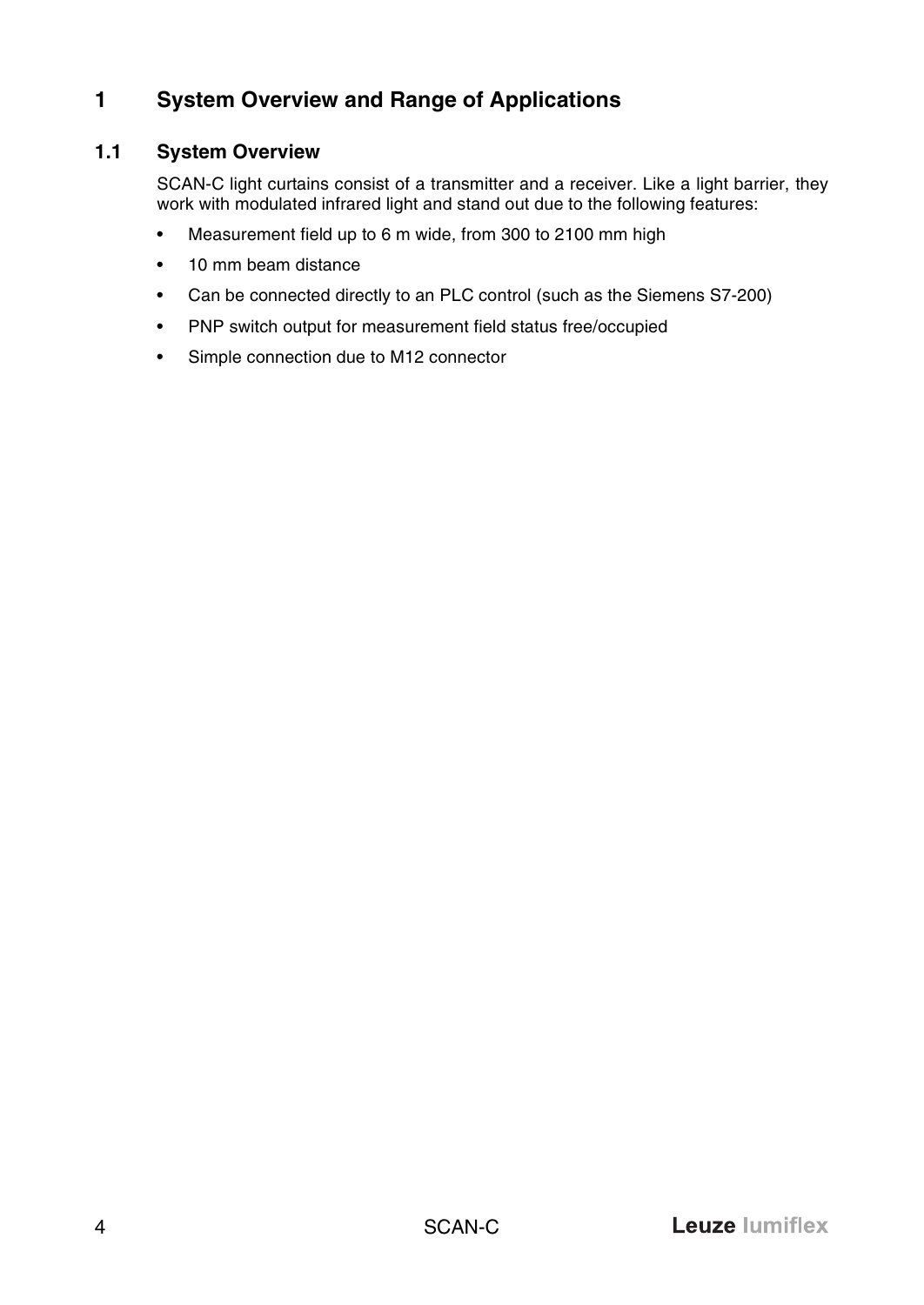# <span id="page-4-0"></span>**1.2 Range of Applications**

The scope of SCAN-C applications ranges from simple detection or measuring tasks, such as controlling projection or the presence of an object, to contour or shape recognition.



**Fig. 1:** Examples of Applications Using the Measuring Light Curtain SCAN-C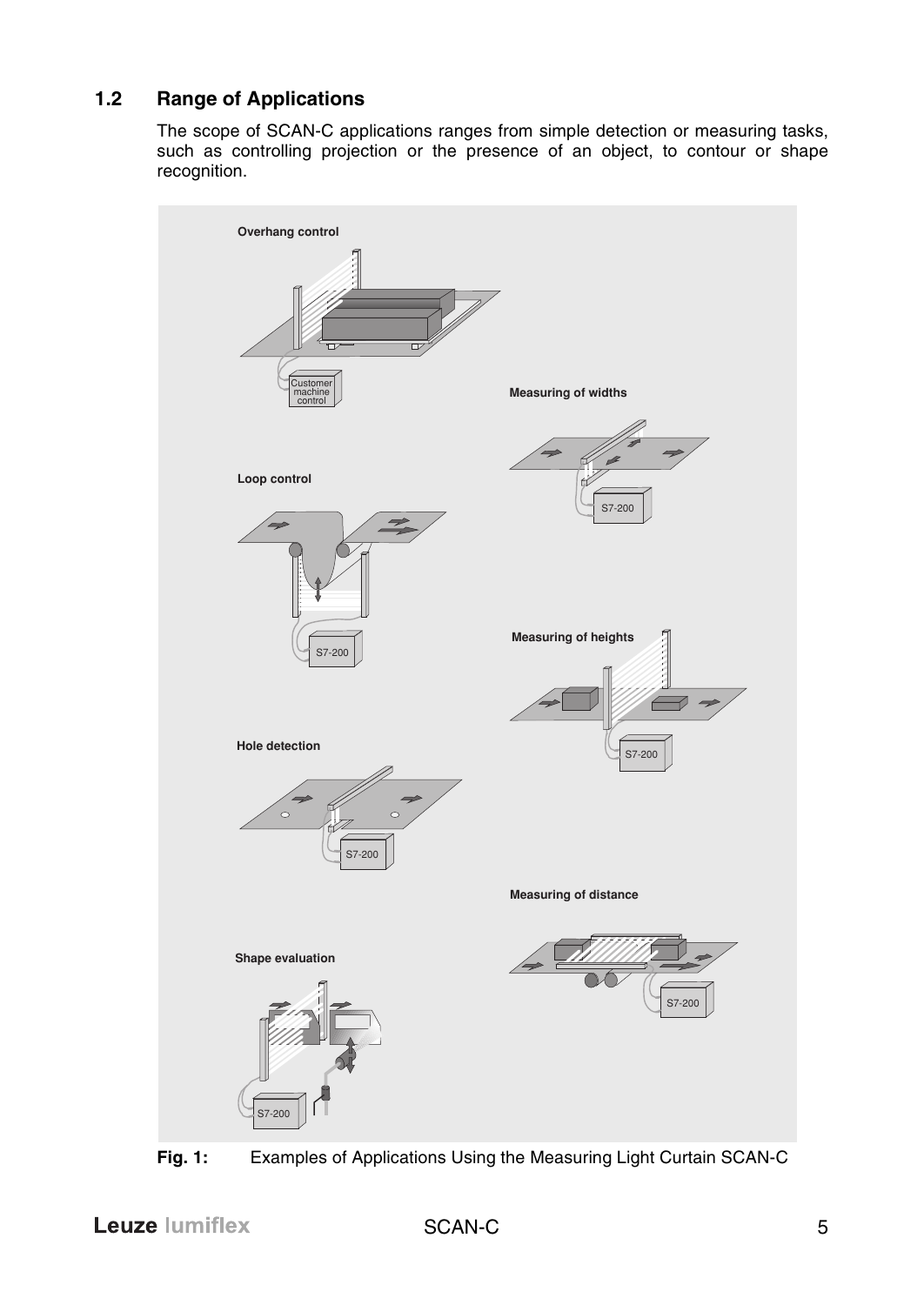# <span id="page-5-0"></span>**2 Safety Precautions**

SCAN-C light curtains are **not** active optoelectronic protective devices (AOPD) in accordance with IEC 61496-1, -2 and are thus **not** suited for personnel protection.

# <span id="page-5-1"></span>**3 Configuration and Function**

#### <span id="page-5-2"></span>**3.1 System Configuration**

SCAN-C light curtains consist of a transmitter equipped with a number of sequentially controlled IR radiation elements aligned in a row, and a receiver equipped with a number of sequentially controlled receiver elements, likewise aligned in a row. The parallel light axes projected between the transmitter and receiver create a measurement field with a resolution of 14 mm. The receiver has a switch output for performing simple detection tasks as well as a serial data interface for transmitting measurement values to a control system for further processing. A driver program is available that enables SCAN-C to be connected directly to the Siemens S7-200. Drivers for controls from other manufacturers can be produced upon request.



Figure [2](#page-5-4) shows the system configuration of SCAN-C.

### <span id="page-5-4"></span><span id="page-5-3"></span>**3.2 Function**

After the supply voltage is applied, the infrared light axes are controlled and evaluated individually in quick succession. The measurement value of each light axis ("light path unobstructed" or "light path interrupted") is output either as an aggregate signal at the switch output or as a single measurement value within a serial data stream via the RS 485 interface of the receiver.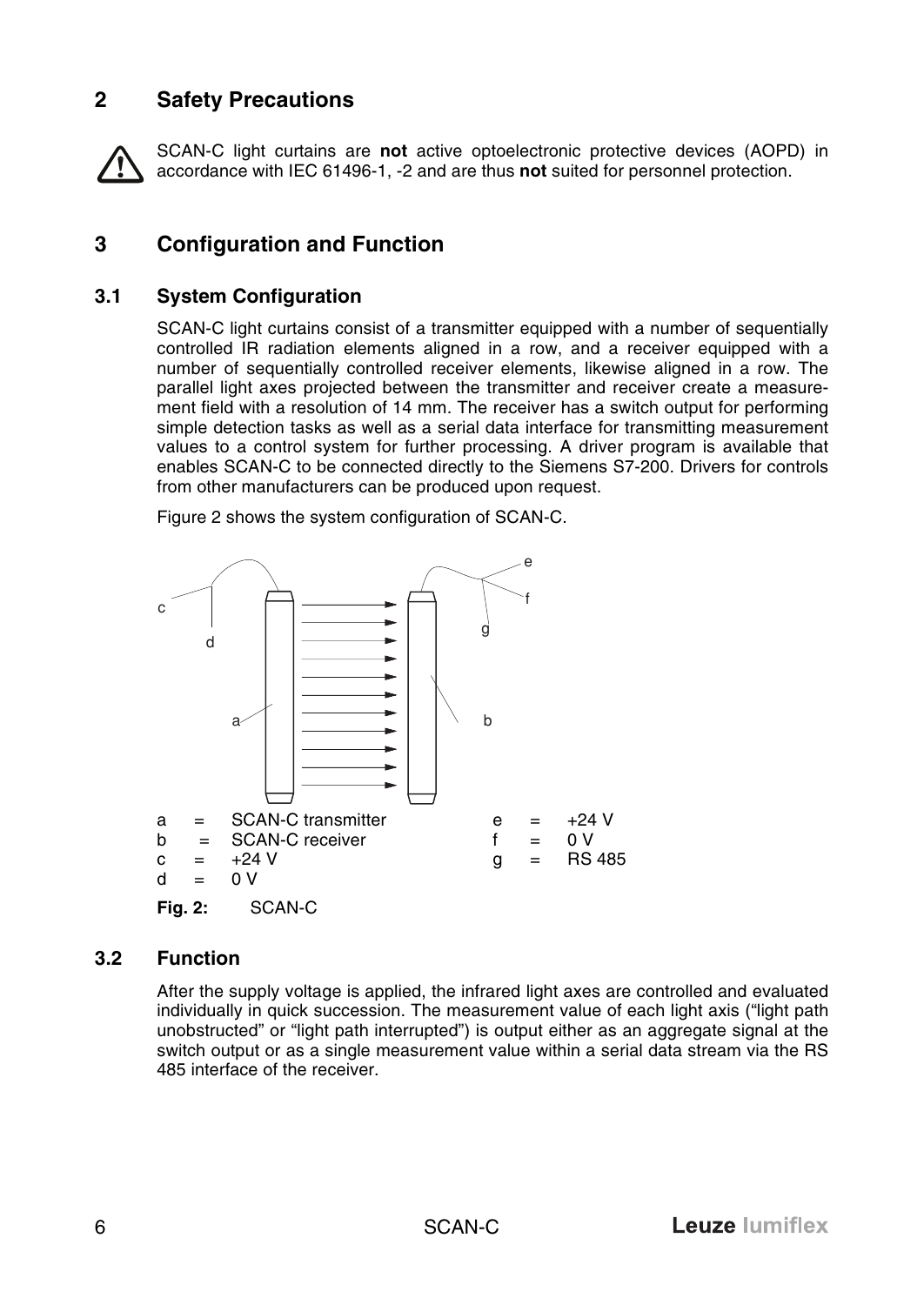<span id="page-6-0"></span>

- a = Object in the measurement field or device out of alignment
- b = Measurement field unobstructed
- $c =$  Failure in the receiver
- d = Supply voltage / Transmitter on
- e = Failure in the transmitter
- **Fig. 3:** Display Elements

#### <span id="page-6-1"></span>**3.4 Switch Output Measurement Field Status**

The short-circuit-proof 24 V pnp switch output on the receiver is able to switch earthed loads of up to 0.1 A. Contactors or relays must be wired parallel to the coil with suitable components for suppressing interference.

#### <span id="page-6-2"></span>**3.5 RS 485 Data Interface**

The signal statuses of the individual light axes ("light path unobstructed" or "light path interrupted") are transmitted as a serial data stream over the RS 485 interface. The transmission takes place in half duplex mode at 19.200 baud in the Leuze lumiflexspecific protocol described below.

The data packet cyclically transmitted by the receiver is configured as follows:

| Start identifier                      | (STK) | 1 byte      |
|---------------------------------------|-------|-------------|
| Length of the entire packet           | (LDP) | 1 byte      |
| <b>Status</b>                         | (STA) | 1 byte      |
| Beam number                           | (STZ) | 1 byte      |
| Usable data (light path unobstructed) | (NDT) | $1.30$ byte |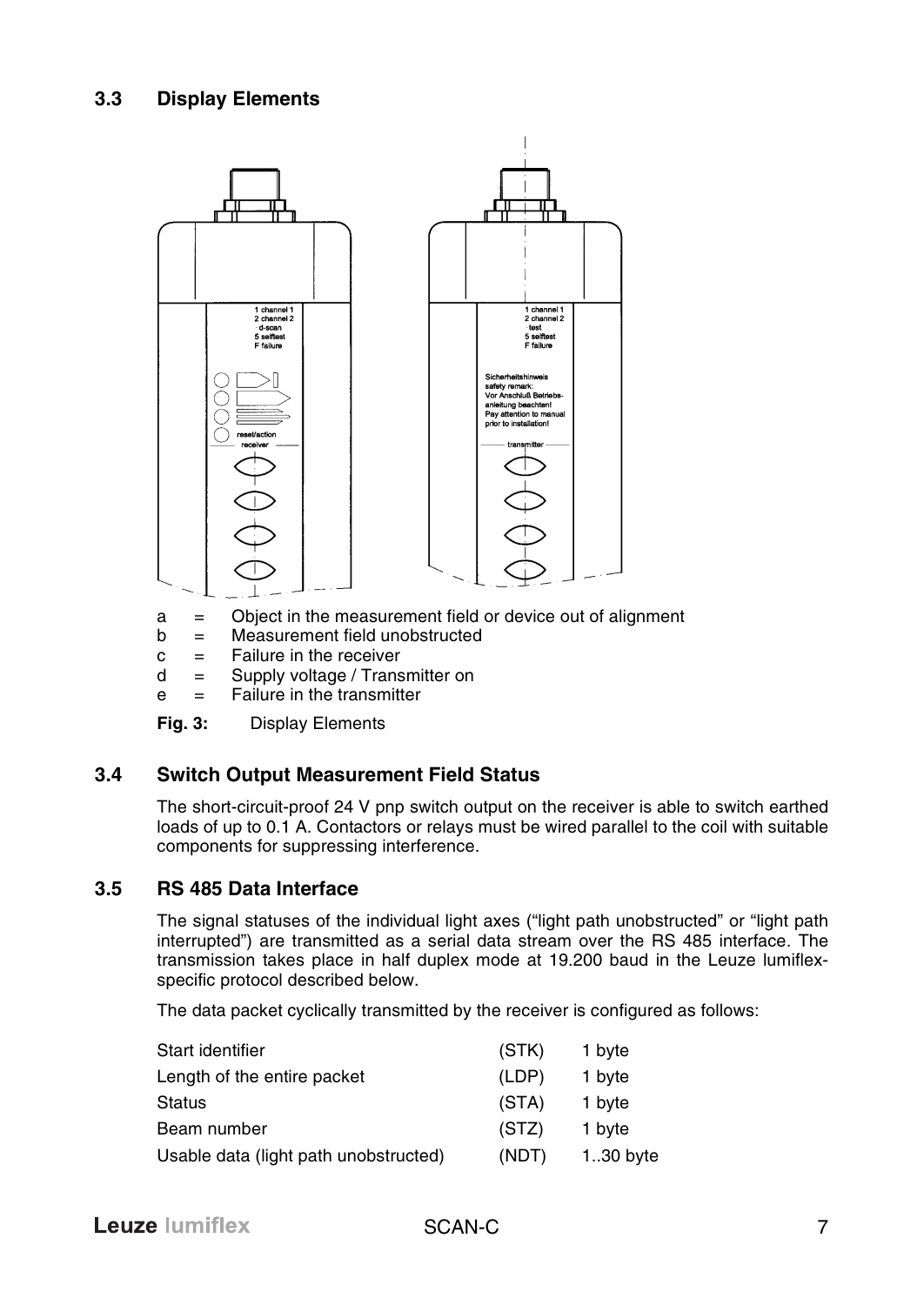CRC (8 Bit) (CRC) 1 byte

Description:

| STK:<br>LDP:<br>$LDP =$ |               | start identifier constant 0BH<br>dependent on the beam number (min.9, max.35)<br>1 byte( $STK$ ) + 1 byte (LDP) + 1 byte ( $STA$ ) + 1 byte ( $STZ$ )<br>$+ x$ byte (NDT) $+ 1$ byte (CRC)<br>where: $x$ [NDT] = (STZ/8) rounded up to the next full byte. |
|-------------------------|---------------|------------------------------------------------------------------------------------------------------------------------------------------------------------------------------------------------------------------------------------------------------------|
| Example:                |               |                                                                                                                                                                                                                                                            |
|                         | $STZ = 35$ :  | $\rightarrow$ x [NDT] = (35/8) = 4,375 --> x [NDT] = 5 --> LDP = 5 + 5 = 10                                                                                                                                                                                |
|                         | $STZ = 162$ : | $\rightarrow$ x [NDT] = (162/8) = 20,25 $\rightarrow$ x [NDT] = 21 $\rightarrow$ LDP = 5 + 21 = 26                                                                                                                                                         |
|                         | $STZ = 240$ : | $\rightarrow$ x [NDT] = (240/8) = 30,0 --> x [NDT] = 30 --> LDP = 5 + 30 = 35                                                                                                                                                                              |
| STA:                    | <b>Bit 0:</b> | $0 = no error$ , $1 = error/message$ (in normal operation Bit $0 = 0$ )                                                                                                                                                                                    |
|                         | Bit 1:        | $0 = (internal information)$                                                                                                                                                                                                                               |
|                         | <b>Bit 2:</b> | $1 = (internal information)$                                                                                                                                                                                                                               |
|                         | <b>Bit 3:</b> | $0 =$ strong receiver signal, $1 =$ weak receiver signal                                                                                                                                                                                                   |
|                         | Bit 45: free  |                                                                                                                                                                                                                                                            |
|                         | <b>Bit 6:</b> | $0 =$ object in the measurement field,<br>$1 =$ all light paths unobstructed                                                                                                                                                                               |
|                         | <b>Bit 7:</b> | $0 = (internal Information)$                                                                                                                                                                                                                               |
|                         |               | In case of an error/message (Bit $0 = 1$ ):                                                                                                                                                                                                                |
|                         |               | Bit 15: error number                                                                                                                                                                                                                                       |
|                         | Bit 67: free  |                                                                                                                                                                                                                                                            |
| data:                   |               | In case of an error/message, the error number determines the contents of the usable                                                                                                                                                                        |
| Error numbers 030:      |               | Usable data (NDT) 1 byte with an indication of the error<br>location (LOC)                                                                                                                                                                                 |
| Error numbers 31:       |               | Usable data (NDT) max. 250 bytebyte with copyright message                                                                                                                                                                                                 |
| STZ:                    |               | Beam number 1240                                                                                                                                                                                                                                           |

**NDT:** (error/message bit =  $0$ ): only beam data beam 1: LSBit byte1 ... beam 240: MSBit byte30 in block  $x: 0 =$  beam interrupted,  $1 =$  beam unobstructed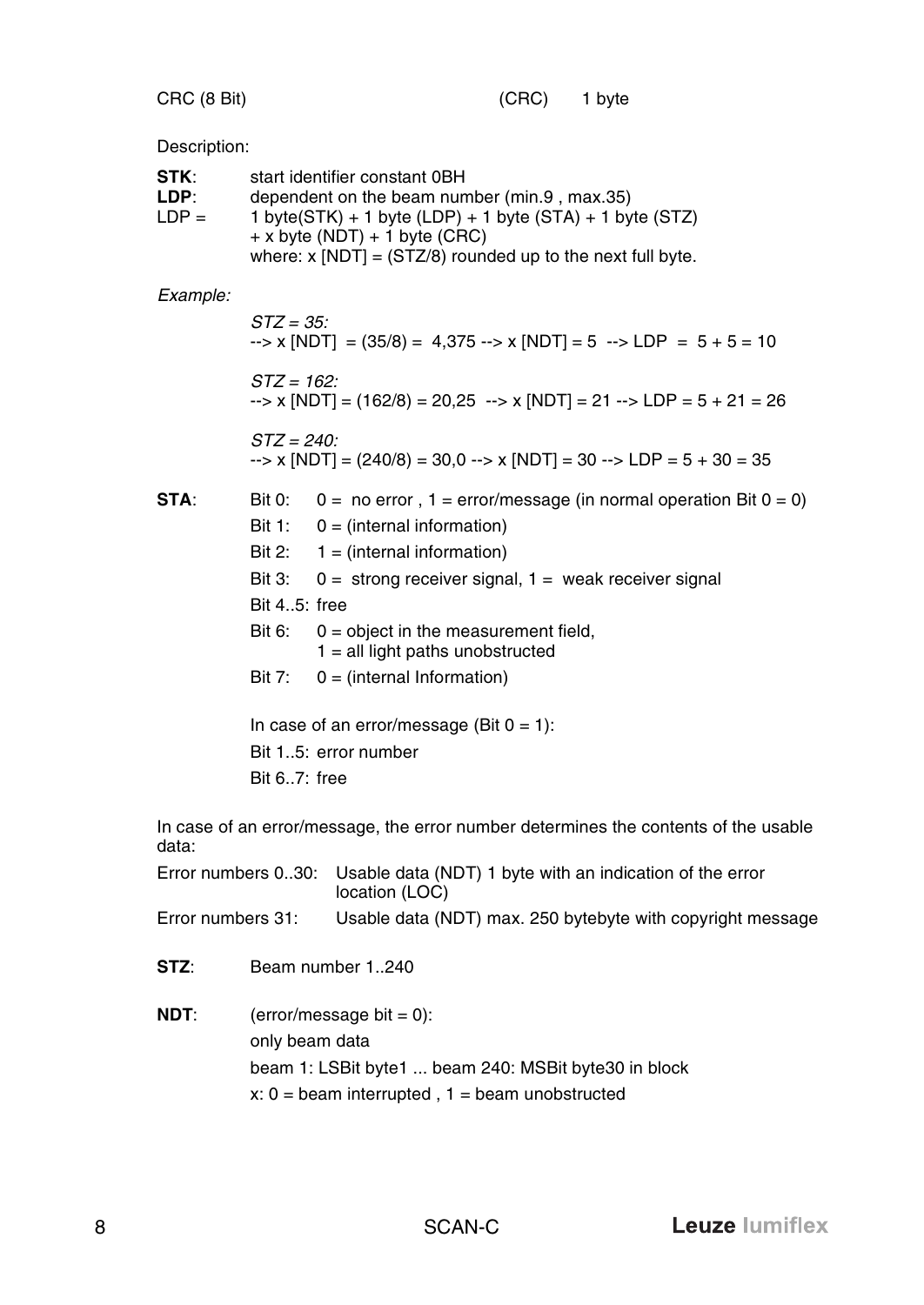*Example:*

 $STZ = 35$ : --> 5 bytes of beam data  $NDT = xxxxxxxxxxxxxxxxxxxxxxxxxxxxxx00000xxx$ 

**CRC**: 8 Bit CRC with generator polynomial 19B hex. The CRC sum is arrived at by means of STK, LDP, STA, STZ, NDT.

*Example of a complete send string:*

64-beam unit, beams 1..10 no reception, eams 40..50 weak reception, object in the measurement field, no error: 0BH, 0DH, 0CH, 40H, 00H, FCH, FFH, FFH, FFH, FFH, FFH, FFH, 58H

#### <span id="page-8-0"></span>**3.6 Driver Program for the PLC Control (e.g. Siemens S7-200)**

An PLC-specific software module is required in order for the control to be able to accept the measurement data. The program configuration is clearly shown by the following example of the driver for the Siemens S7-200 control. Based on the transmission protocol described above, drivers for other controls can be easily created by any programmer familiar with that particular control. Leuze lumiflex would be happy to lend support in this regard and is endeavoring to gradually offer drivers for other well-known controls.

The following example illustrates the program structure of the software module. The corresponding program listing in STEP7/Micro is available upon request.

The driver program, which functions as an interrupt module, takes over the SCAN-C measurement data as a serial data stream at Port 0 and deposits them in a data buffer. The individual light axis are made available to the user bit-by-bit beginning at memory position VB20 (1 = light,  $0 =$  no light), continuing from the first light axis (at the SCAN-C connection) to the last light axis (at SCAN-C´s free end).

When a data packet has been successfully received, the driver program sets the marker "M\_Userbuffer\_ready". Since this marker can be deleted by the user program after the measurement values have been read in, it can be used to control the data receiption.

The entire memory area of the PLC is availabe to the user program, with the exception of the variable memory VB0 ... VB50 and the marker bit M0.0.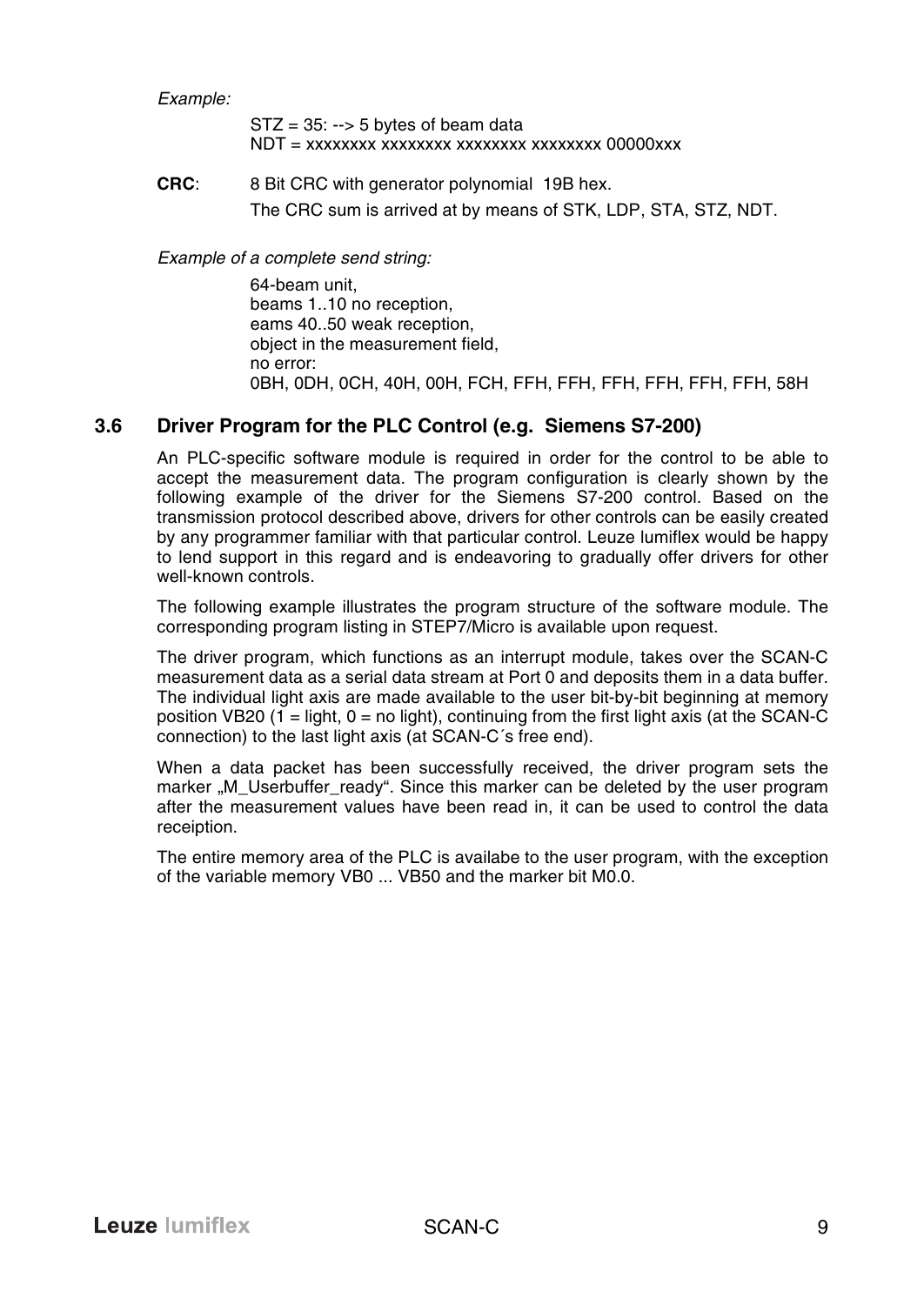

**Fig. 4:** Software module for data acceptance by the Siemens Simatic S7/200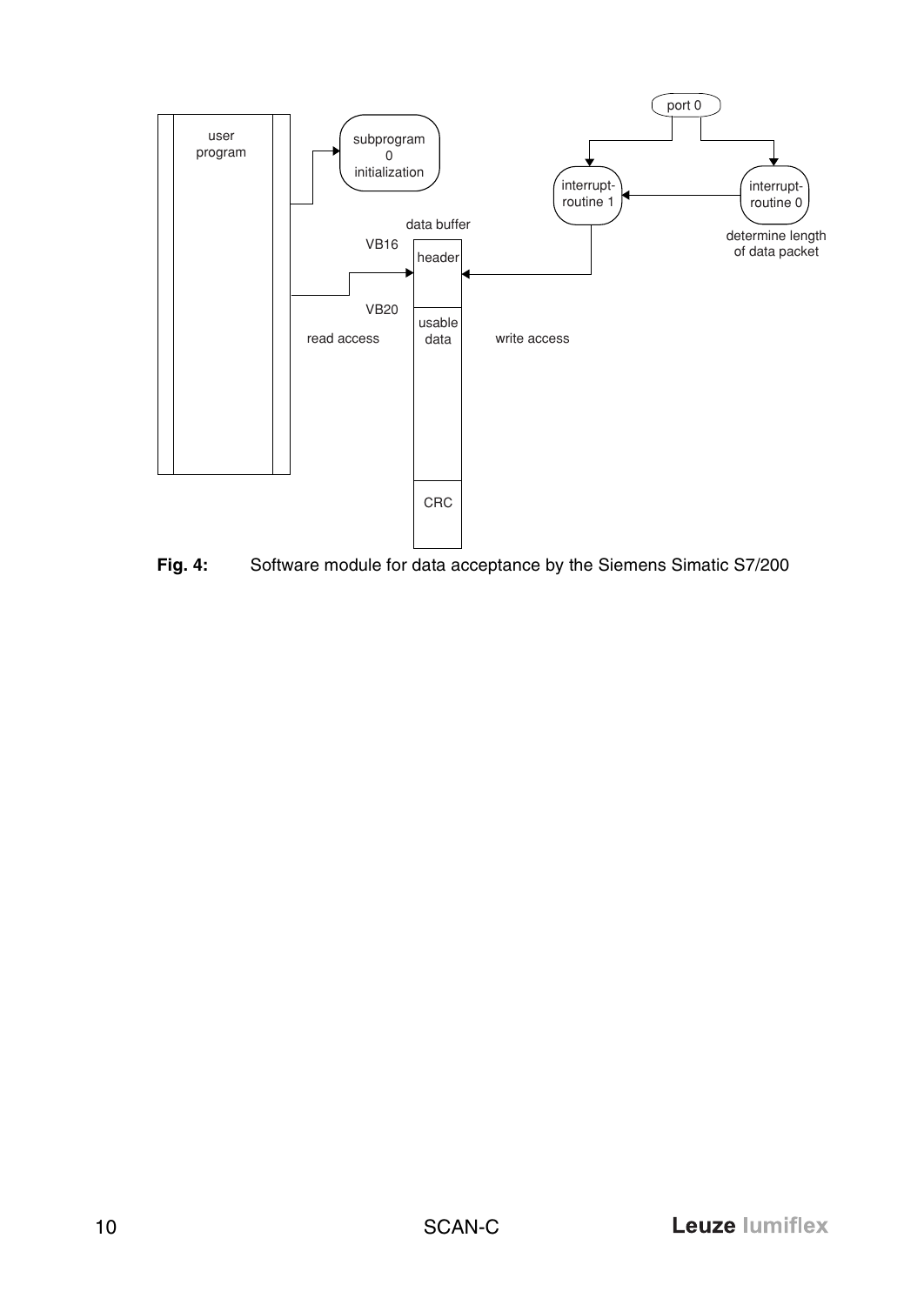# <span id="page-10-0"></span>**4 Mechanical Installation**

The units are mounted using M6 T-slot nuts with an M6 thread, which is inserted from the side into the longitudinal grooves. The M6 T-slot nuts can be freely adjusted and allow the unit to be aligned along the longitudinal axis. These nuts are fitted with a retainer spring to prevent the elements from accidentally slipping when the screws are being tightened and in order to make the mounting easier.

Two different types of mounting brackets are available for installation:



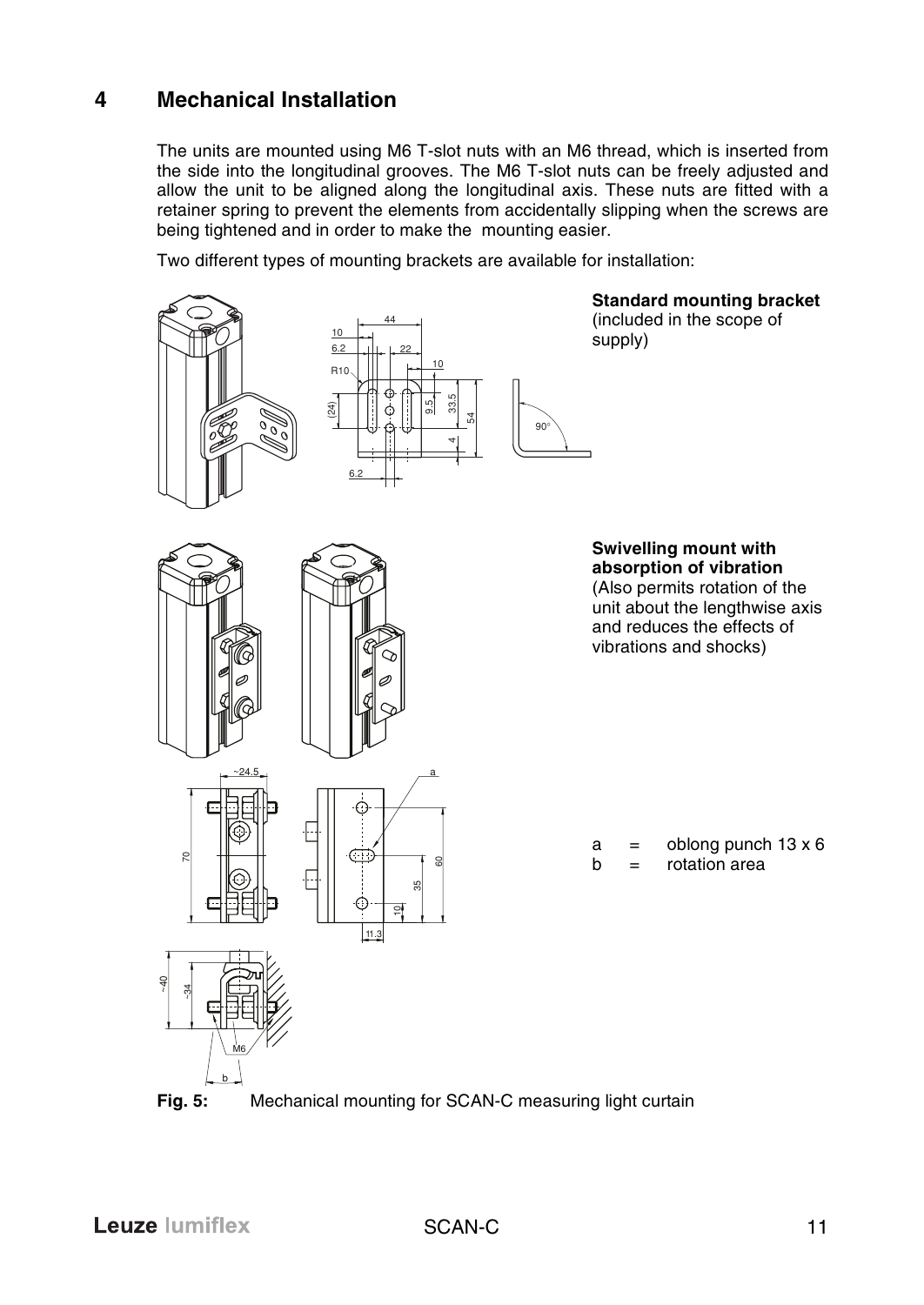# <span id="page-11-0"></span>**5 Electrical Installation**

#### <span id="page-11-1"></span>**5.1 Supply Voltage**

The transmitter and receiver must be supplied with 24 V DC +/- 20 %. The maximum power consumption is 150 mA (without load). The power supply must exhibit a safe mains separation in accordance with IEC 60742 and be able to bridge short-term mains failures of up to 20 ms.

#### <span id="page-11-2"></span>**5.2 Electrical Connections and Terminal Assignment**

The connections are made using shielded connecting cables with M12 connectors (available as accessories). There are two possible types of connection. Either the transmitter and receiver can be connected to the control cabinet via separate cables (M12 plug at one end), or they can be joined via an M12 Y-distributor and then connected to the control cabinet by means of a joint connecting cable (see Accessories).

The shield must be connected to PE. The cables must be laid separately from mains power cables. The following tables show the terminal assignments of the transmitter and receiver.

| <b>SCAN-C Transmitter</b> |            |                      | <b>SCAN-C Receiver</b> |            |                             |
|---------------------------|------------|----------------------|------------------------|------------|-----------------------------|
| M12<br>Con-<br>nector     | Wire color | Meaning              | M12<br>Con-<br>nector  | Wire color | <b>Meaning</b>              |
|                           | white      | $+24V$               |                        | white      | $+24V$                      |
| $\overline{2}$            | brown      | <b>PE</b>            | $\overline{2}$         | brown      | <b>PE</b>                   |
| 3                         | green      | 0 V                  | 3                      | green      | 0 <sup>V</sup>              |
| 4                         | yellow     | free                 | 4                      | yellow     | Switch<br>output            |
| 5                         | grey       | free                 | 5                      | grey       | "Weak signal",<br>"Failure" |
| 6                         | pink       | free                 | 6                      | pink       | RS 485+                     |
| $\overline{7}$            | blue       | free                 | $\overline{7}$         | blue       | RS 485-                     |
| 8                         |            | Protective shield/PE | 8                      |            | Protective shield/PE        |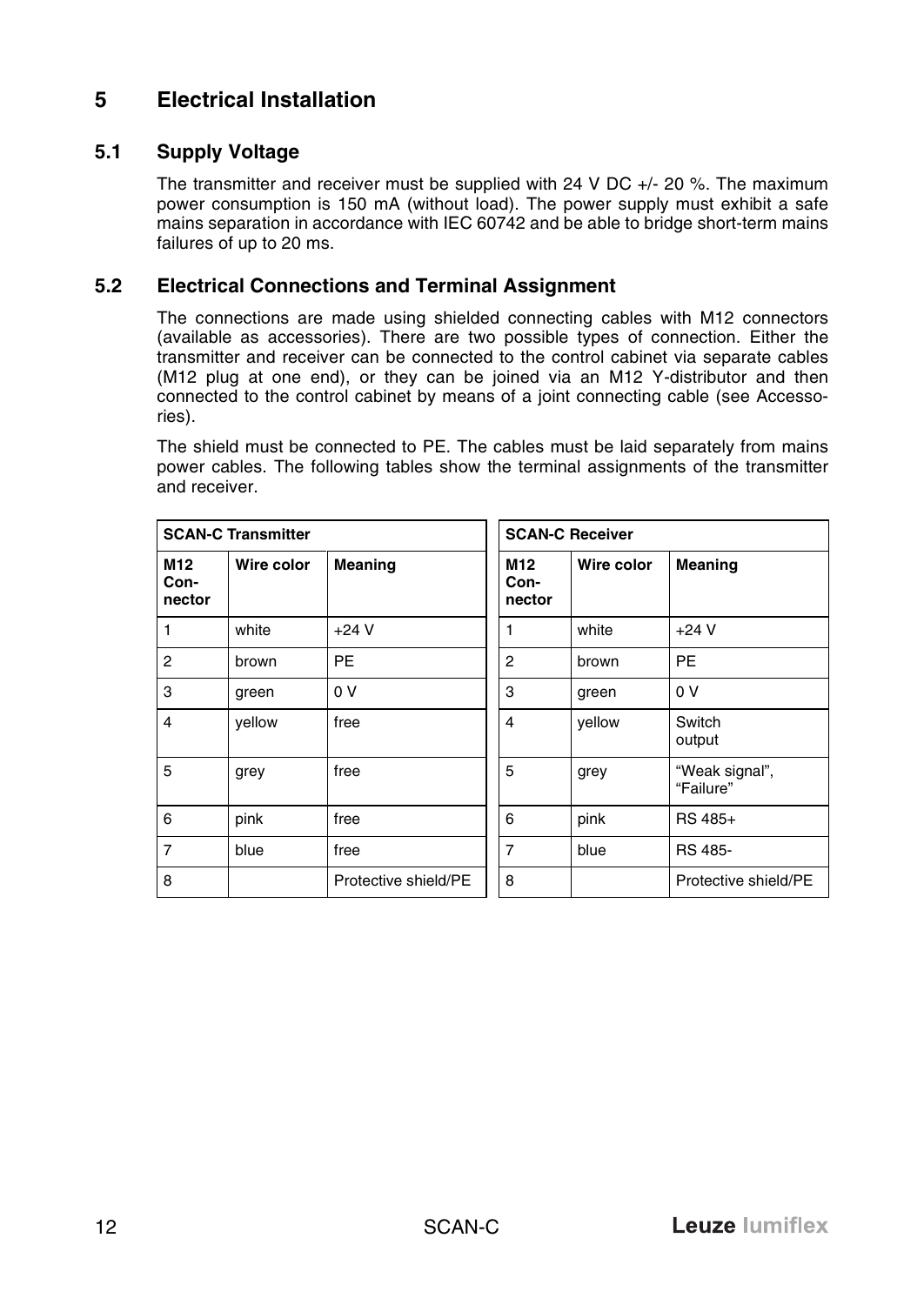#### **5.2.1 SCAN-C as a Switching Light Curtain in Stand-alone Operation**



#### **5.2.2 SCAN-C as a Measuring Light Curtain with the Siemens S7-200**



**Fig. 7:** SCAN-C as a Measuring Light Curtain in Combination with the Siemens S7-200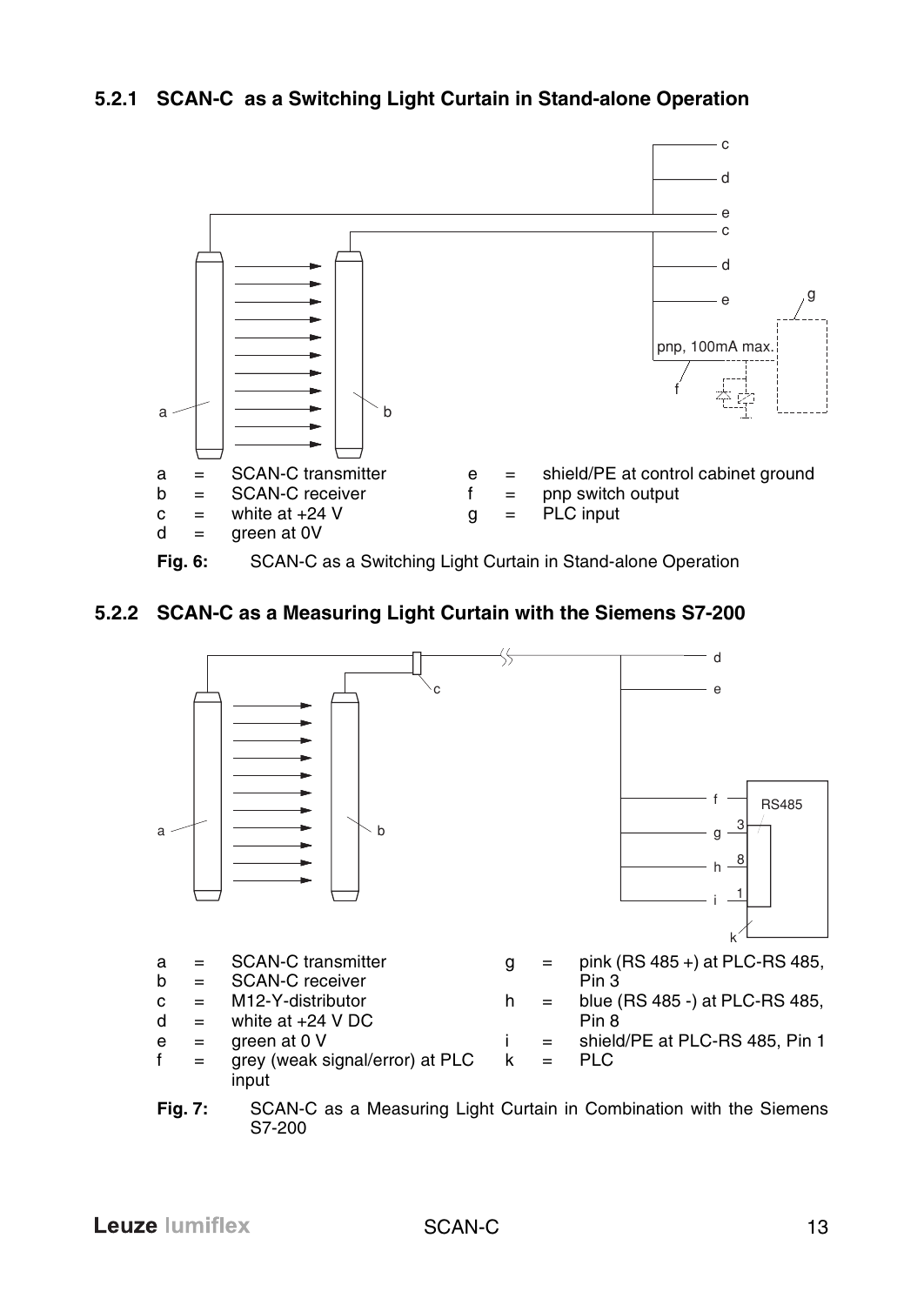# <span id="page-13-0"></span>**6 Start-up**

- Before switching on the unit for the first time, check the supply voltage (24 V DC +/ - 20 %).
- Turn on the supply voltage (transmitter LED "power" lights up).
- A self-test lasting approx. 2 seconds will be performed in the transmitter and receiver.
- In case of optimal alignment, only the green LED in the receiver will still be lit up.

If the green LED does not light up after 2 seconds, please check the following points:

- Make sure that there is no object in the sensing zone.
- If so, remove the object.
- Check the orientation of the units to each other. (Transmitter and receiver must be mounted at the same height, and the front screens must be exactly parallel to each other.)
- If the "failure" LED lights up in the transmitter or receiver, the corresponding component has an internal defect and must be replaced.
- For operation with Simatic S7-200: To activate the freely programmable communication over Port 0, the operating mode switch must be set at "RUN". In the "TERM" position, the PPI protocol for communicating with the programming device is enabled. The entire memory area of the PLC, except for the variable memory VB0 ... VB50 and the marker byte M0.0, is available to the user program.

### <span id="page-13-1"></span>**7 Cleaning**

The front screens must be cleaned regularly, depending on the amount of dirt that has accumulated. The message output of the receiver indicates, at the latest, when cleaning is necessary. We recommend using a mild cleaning agent for cleaning the Plexiglas front screens. The Plexiglas front screens are highly resistant to diluted acids and alkalies, and are resistant to organic solvents to a limited extent.

# <span id="page-13-2"></span>**8 Technical Data and Dimensional Drawings**

| Measurement field height        | 300, 900, 1050, 1200, 1350, 1500, 1800, 2100 mm *)    |
|---------------------------------|-------------------------------------------------------|
| Measurement field width (range) | 0.36m                                                 |
| Beam distance                   | $10 \text{ mm}$                                       |
| Number of light axes            | 33 - 250 (6 light axes per 150 mm measurement height) |
| Time required per light axis    | $200 \mu s$                                           |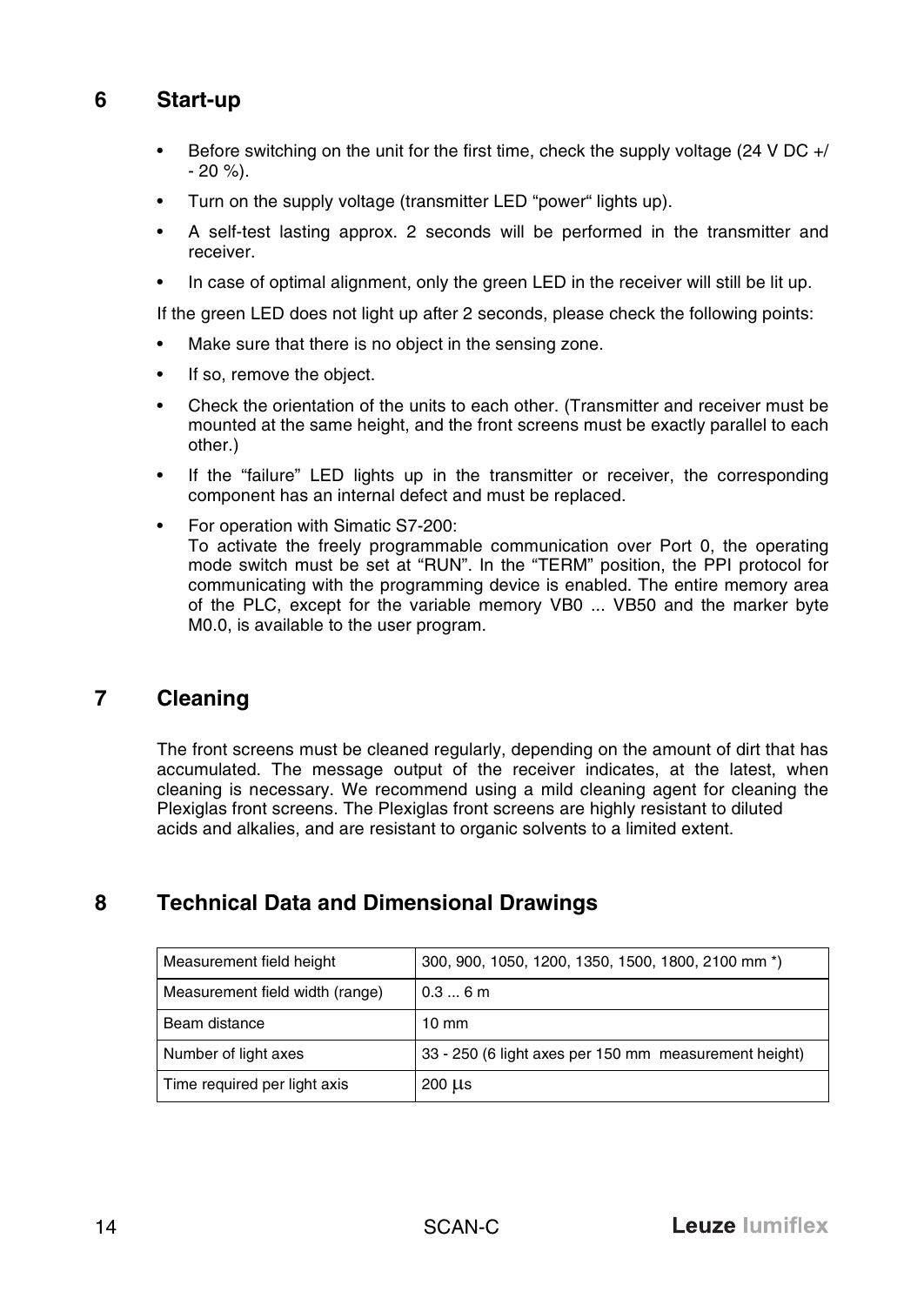| Transmitter:                                                         | Light-emitting diodes as defined by EN 60825-1:1994 +<br>$A1:2002 + A2:2001$                                     |
|----------------------------------------------------------------------|------------------------------------------------------------------------------------------------------------------|
| Class:<br>Wave length:<br>Pulse duration:<br>Pulse pause:<br>Output: | 1<br>880 nm<br>$7 \mu s$<br>$3,12$ ms<br>8,73 µW                                                                 |
| Enclosure rating                                                     | IP 65                                                                                                            |
| Ambient operating temperature                                        | 055 °C                                                                                                           |
| Protection class                                                     |                                                                                                                  |
| Supply voltage                                                       | 24 V DC +/- 20 %                                                                                                 |
| Current consumption                                                  | Transmitter: 75 mA, receiver: 150 mA                                                                             |
| Switch output                                                        | pnp output, short-circuit-proof, 200 mA max                                                                      |
| Data interface/Receiver                                              | RS-485, 19 200 baud, half duplex mode                                                                            |
| Electrical connection                                                | 8-pin round M12 plug-in connector                                                                                |
| Connecting cable                                                     | 7-pin, 0.25 mm <sup>2</sup> , shielded, with injection molded connector,<br>length 5 m or 15 m (see Accessories) |
| Dimensions                                                           | Cross-section 17 mm x 33 mm, Length (with connector and<br>connecting area) = measurement height $+96$ mm        |
| Humidity                                                             | 15  95 % (non-condensing)                                                                                        |
| Storage temperature                                                  | $-25$ $+75$ °C                                                                                                   |

\*) other measurement heights up to 3000 mm upon request

#### **Dimensions, weight and response times for SCAN-C Measuring Light Curtain:**

| measuring field<br>height<br>Meas. A [mm] | Meas. B<br>[mm] | Weight<br>$CMT + CMR$<br>[kg] | Response time [ms]<br>$n = standard$ ; $d = d$ -scan<br>CM10 14 |    |
|-------------------------------------------|-----------------|-------------------------------|-----------------------------------------------------------------|----|
|                                           |                 |                               | n                                                               | d  |
| 300                                       | 384             | 2,1                           | 13                                                              | 20 |
| 450                                       | 534             | 3,0                           | 10                                                              | 20 |
| 600                                       | 684             | 3,7                           | 13                                                              | 26 |
| 750                                       | 834             | 4,6                           | 17                                                              | 33 |
| 900                                       | 984             | 5,5                           | 20                                                              | 39 |
| 1050                                      | 1134            | 6,4                           | 23                                                              | 46 |
| 1200                                      | 1284            | 7,3                           | 26                                                              | 52 |
| 1350                                      | 1434            | 8,2                           | 30                                                              | 59 |
| 1500                                      | 1584            | 8,6                           | 33                                                              | 65 |
| 1650                                      | 1734            | 10,0                          | 36                                                              | 72 |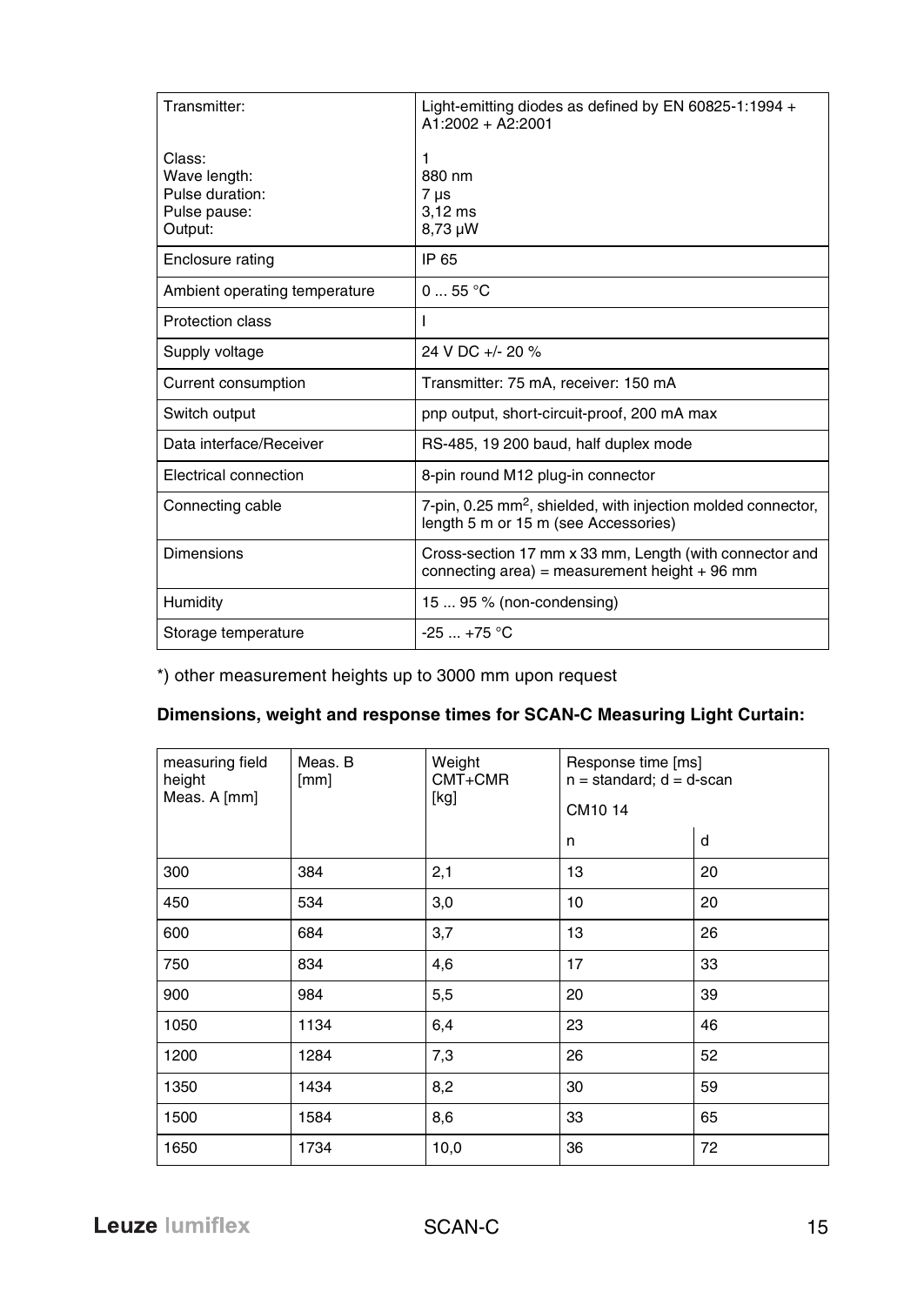| measuring field<br>height<br>Meas. A [mm] | Meas. B<br>[mm] | Weight<br>$CMT + CMR$<br>[kg] | Response time [ms]<br>$n = standard$ ; $d = d$ -scan<br>CM10 14 |    |
|-------------------------------------------|-----------------|-------------------------------|-----------------------------------------------------------------|----|
|                                           |                 |                               | n                                                               | d  |
| 1800                                      | 1884            | 10.9                          | 39                                                              | 78 |
| 2100                                      | 2184            | 12,7                          |                                                                 |    |

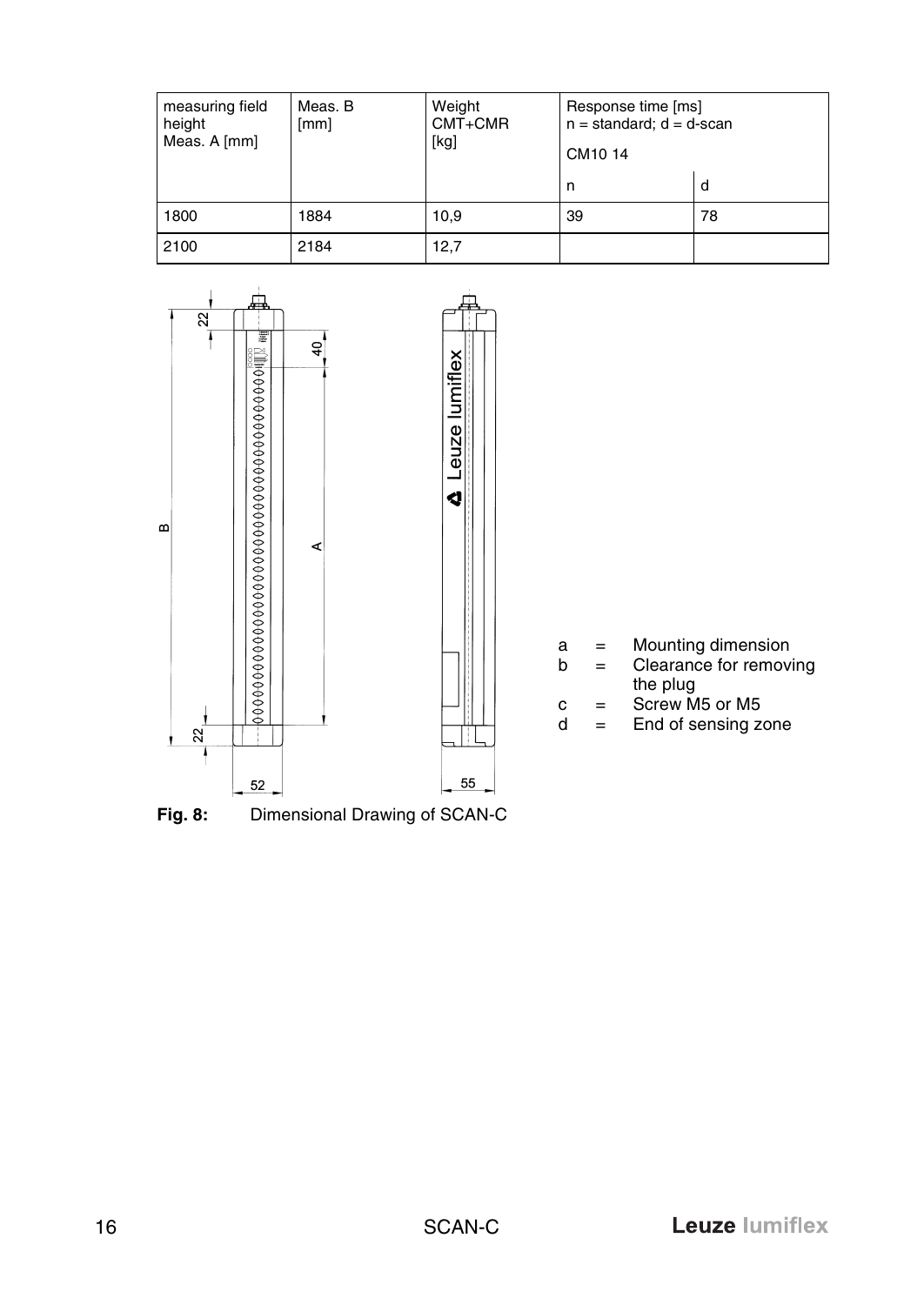# <span id="page-16-0"></span>**9 Selection and Ordering Information**

#### <span id="page-16-1"></span>**9.1 Device Designation**

| Example | CMT10-900<br>Fa bb-dddd e                                          |
|---------|--------------------------------------------------------------------|
| S       | SCAN-C                                                             |
| a       | $T =$ transmitter<br>$R =$ receiver                                |
| hh      | Resolution [mm]                                                    |
| hhhh    | Measurement height [mm]                                            |
| e       | Only for cascadable units<br>$M =$ master unit<br>$S =$ slave unit |

#### <span id="page-16-2"></span>**9.2 Order Numbers and Accessories**

The scope of supply of a SCAN-C consists of:

- 1 SCAN-C transmitter CMT
- 1 SCAN-C receiver CMR
- 1 set of Connection and Operating Instructions

#### **Order numbers**

| Type $*)$                | <b>Standard</b>  | Type *)    | <b>Standard</b> |
|--------------------------|------------------|------------|-----------------|
| CMT10-450                | 511154           | CMT10-1350 | 511163          |
| CMR10-450                | 514154           | CMR10-1350 | 514163          |
| CMT10-600                | 511156           | CMT10-1500 | 511165          |
| CMR10-600                | 514156           | CMR10-1500 | 514165          |
| CMT10-750                | 511157           | CMT10-1650 | 511166          |
| CMR10-750                | 514157           | CMR10-1650 | 514166          |
| CMT10-900                | 511159           | CMT10-1800 | 511168          |
| CMR10-900                | 514159           | CMR10-1800 | 514168          |
| CMT10-1050               | 511160           | CMT10-2100 | 511171          |
| CMR10-1050               | 514160           | CMR10-2100 | 514171          |
| CMT10-1200<br>CMR10-1200 | 511162<br>514162 |            |                 |

\*) other measurement heights up to 3000 mm upon request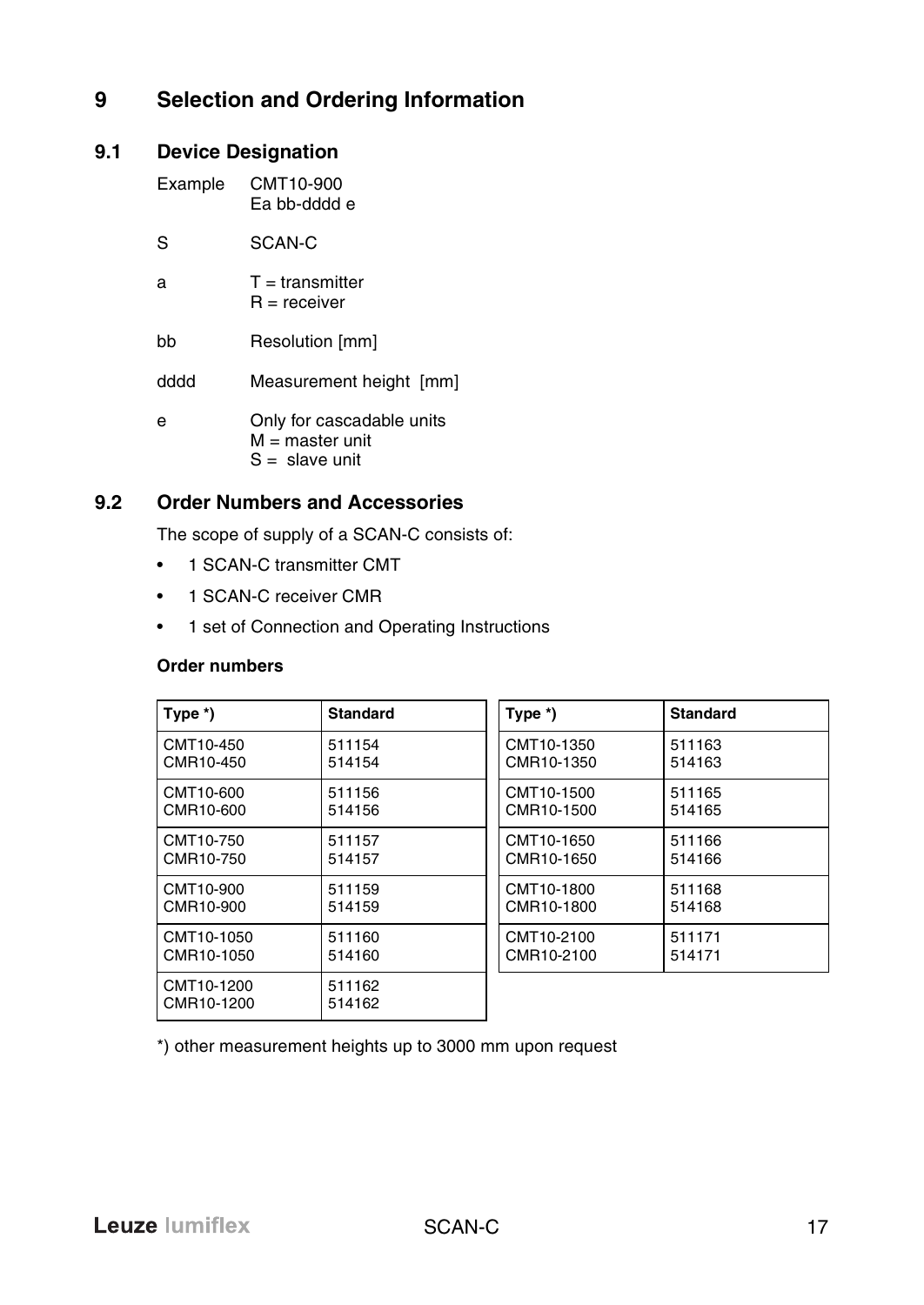#### **Order numbers**

| <b>Type</b>                                                                                                     | Order No. |
|-----------------------------------------------------------------------------------------------------------------|-----------|
| Driver program for the S7-200 control on 3.5 " diskette                                                         | 601120    |
| Connecting cable (M12 plug/socket at each end), length 0.5 m <sup>1)</sup>                                      | 548501    |
| Connecting cable (M12 plug/socket at each end), length 2 m <sup>1)</sup>                                        | 548502    |
| Connecting cable (M12 plug/socket at each end), length 5 m <sup>1)</sup>                                        | 548505    |
| Connecting cable (M12 plug/socket at each end), length 10 m <sup>1)</sup>                                       | 548510    |
| M12 Y-distributor (for joining the transmitter and receiver cables into one common<br>cable to the control) $1$ | 548500    |
| Connecting cable (M12 socket at one end), length 5 m <sup>2)</sup>                                              | 548405    |
| Connecting cable (M12 socket at one end), length 15 m <sup>2)</sup>                                             | 548415    |
| Mounting bracket with accessories (sold in sets of two) 4)                                                      | 560120    |
| Swivelling mounting with vibration damping 4)                                                                   | 560300    |

 $1)$  For wiring with a joint cable to the control cabinet are required: 1 cable from the transmitter to the distributor, 1 cable from the receiver to the distributor, 1 cable from the distributor to the control cabinet and 1 M12-Y-distributor

- 2) For wiring with two separate cables to the control cabinet are required: 1 cable from the transmitter to the control cabinet and 1 cable from the receiver to the control cabinet
- 3) Other heights upon request
- $4)$  2 pieces each required for the transmitter and the receiver